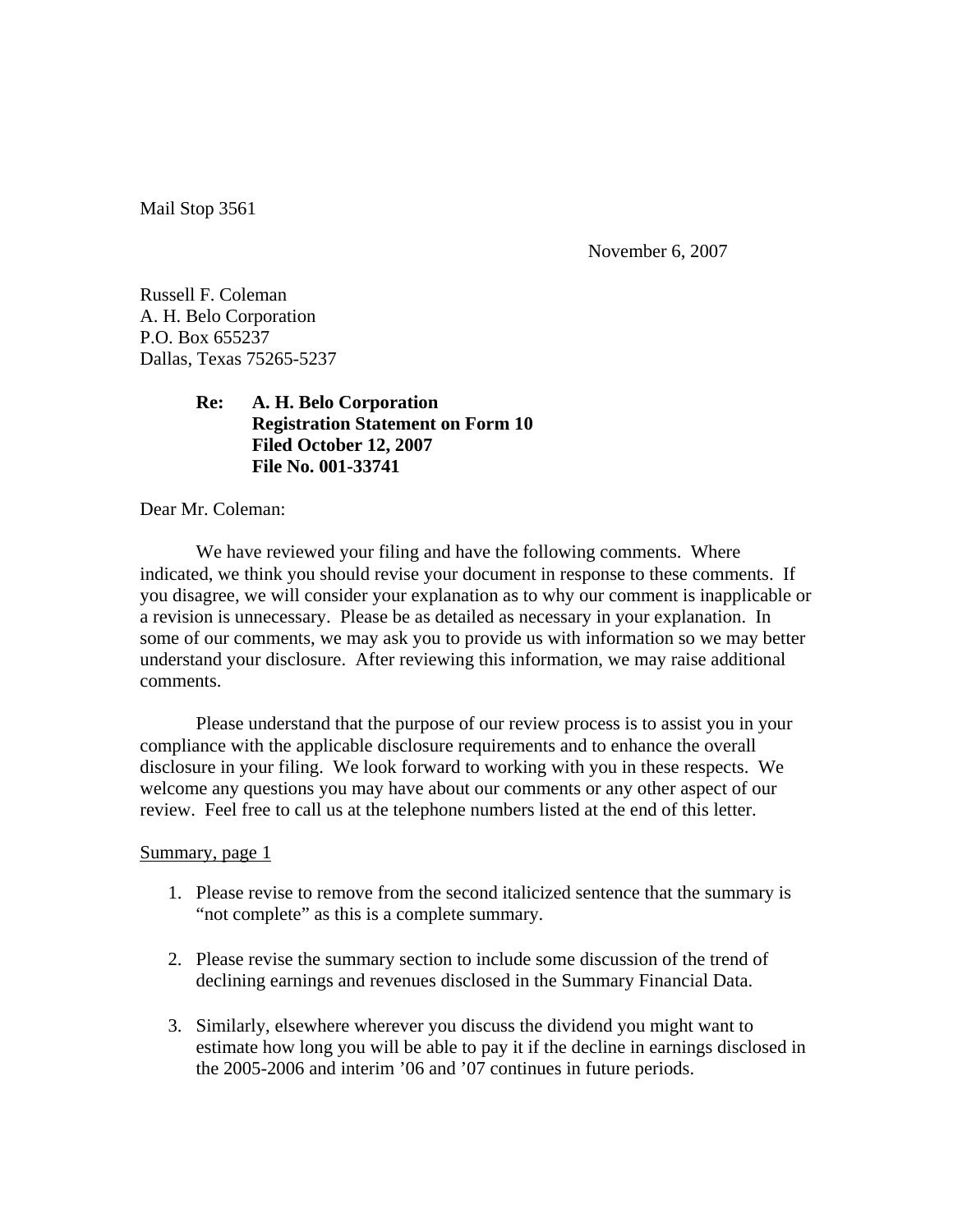# A. H. Belo's Business, page 1

- 4. Please provide support for your assertion that The Providence Journal is America's oldest major daily newspaper of general circulation and continuous publication or restate as a belief.
- 5. Please revise to include your revenues and net income or loss for the last audited period and interim stub.

# A. H. Belo's Competitive Strengths, page 2

- 6. Please revise to explain the reasons for your assertion that your three daily newspapers are in markets with "attractive long-term demographics."
- 7. Also, consistent with your disclosure on page 17 discuss your difficulty in maintaining or increasing circulation levels, particularly given the shifting preferences of some consumers to receive their news other than from a newspaper.

# Risk Factors, page 10

8. If applicable, consider adding a risk factor discussing whether you expect to lose any advantages or economies of scale that derived from having the newspaper and television businesses operated as a part of one company.

## Decreases, or slow growth, in circulation adversely affect, page 17

- 9. Please include a table here showing your circulation and advertising figures for each of the last three years so that investors can better grasp the risk.
- 10. We note that you may address declining circulation by increasing spending on marketing designed to retain existing subscribers and that you may create niche publications. If you have any current plans in either regard that might be material information to investors, please cross-reference a discussion of such plans in the Business section.

## United States Federal Income Tax Consequences of the Distribution, page 26

11. It is not appropriate to provide a tax discussion and then indicate each investor should consult it own tax advisor. You may revise to indicate that an investor may want to consult with an advisor as to his individual circumstances.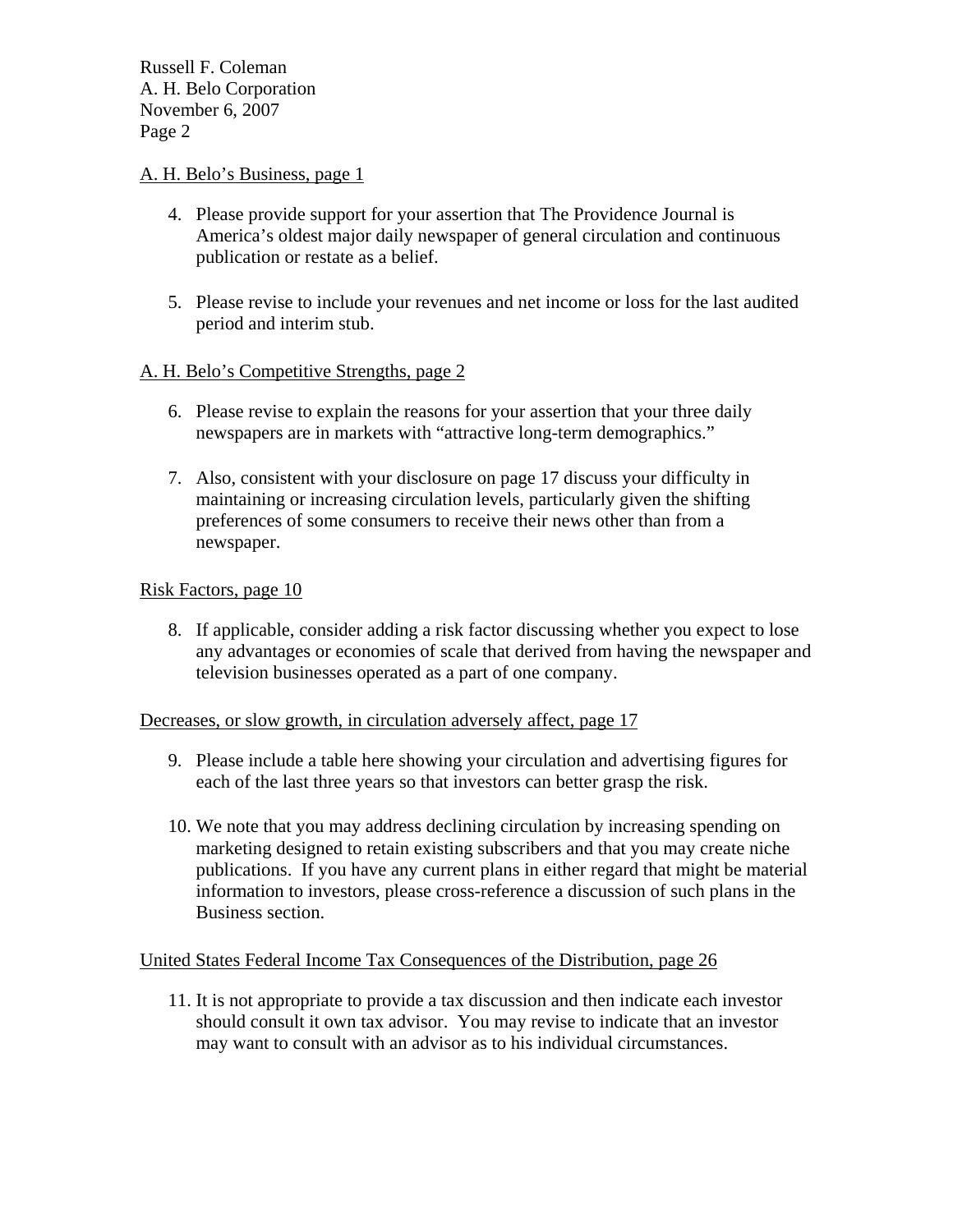# Transition Services Agreement, page 31

12. Please expand your disclosure to discuss the services you expect to provide for Belo and the services you expect to receive from it under the agreement. Also, please clarify what you mean by "other consideration" and whether this implies that you anticipate exchanging services in lieu of making cash payments for such services.

### Financing Arrangements, page 33

13. Please disclose the terms of the revolving credit agreement.

### Notes to Unaudited Pro Forma Financial Statements, page 38

- 14. In note (a), you indicate that all intercompany indebtedness will be eliminated through a contribution of notes payable to the capital of A. H. Belo or assignment of the notes to A. H. Belo. However, in note (c), you only contemplate contribution of such notes to the capital of A. H. Belo. Please clarify this apparent inconsistency.
- 15. Please expand note (d) to disclose the estimated income tax rate used for each pro forma statement of operations period presented. Also, please explain to us how the amounts were computed, if more than one rate was used or blended.
- 16. Please expand note (e) to indicate whether you anticipate such costs and expenses to be material or significant. If so, please expand to provide a range of the estimated costs thereof, or indicate why the amounts are not currently determinable.

#### Management's Discussion and Analysis, page 40

17. When you revise your MD&A, please quantify, to the extent possible, the multiple reasons you give for changes in a line item.

## GAAP and Non-GAAP Financial Measures, page 40

18. We note that, at December 31, 2006, Belo had two primary reporting segments, the Television Group and the Newspaper Group. We also note that Belo presented segment EBITDA as its primary measure of profitability and to allocate capital resources. However, after the distribution, it appears you and Belo will each only have one reporting segment and, as a result, each company will have its own capital structure and allocation of resources will no longer be required. Further, we note that you will have an initial debt-free capital structure whereas Belo discloses that it has a large amount of indebtedness. Therefore, it appears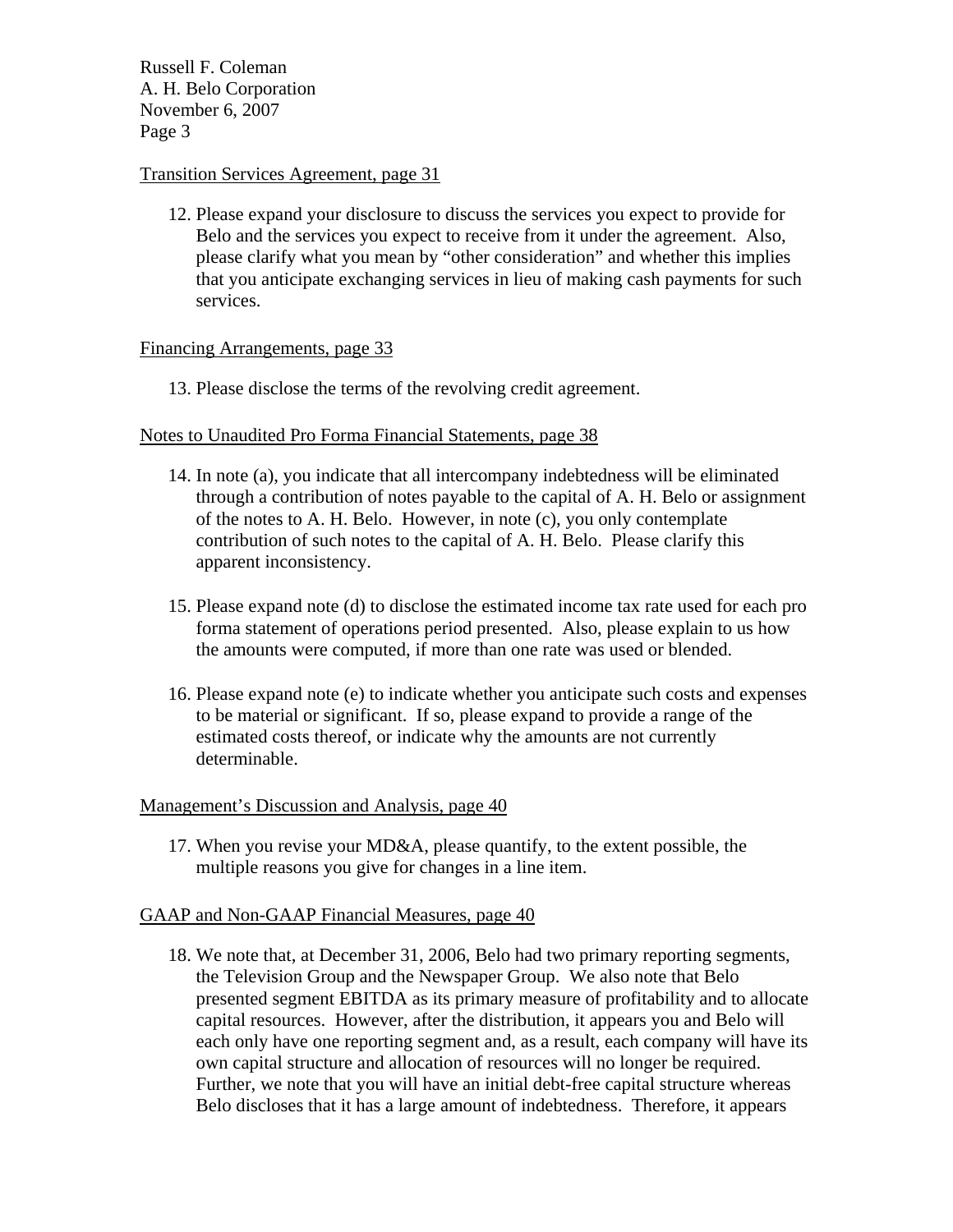> that presentation of EBITDA in relation to the covenants in a credit agreement will not be material to an investor's understanding of your financial condition and/or liquidity. Additionally, your discussion of EBITDA in the Results of Operations section of your MD&A merely recites the amounts of changes that are readily computable. In light of these factors, we believe your presentation of EBITDA will no longer be meaningful after the distribution and, accordingly, you should remove your presentations of EBITDA from the Form 10 as well as all future filings.

## Overview, page 40

- 19. Your discussion of the effects of the distribution in MD&A as well as elsewhere in your filing, such as your discussion of reasons for the distribution on page 3, should be revised to provide more information with respect to management's consideration of the trends in the newspaper business in making the decision to separate A.H. Belo's newspaper and other businesses from Belo's television business. Your expanded discussion should also address how it was decided that you would have an initial debt-free capital structure.
- 20. In order to provide investors with a better understanding of your operations, please provide a table that summarizes revenues generated by your three primary daily newspaper operations as well as your other businesses for 2004, 2005, and 2006. Please ensure the totals in this table agree with your combined net operating revenues for each period presented.

## Results of Operations, page 41

- 21. In order to enhance the discussion of your net operating revenues, please provide a table similar in format to that found on the bottom of page 41 for each of your three primary daily newspapers.
- 22. Please expand your disclosure on page 42 to discuss what it means that your distribution method changed from a buy-sell arrangement to a fee-for-delivery arrangement. While you cite this change as a reason for your increased revenues, it also appears from page 44 that you experienced higher distribution costs due to this change and that you expect this increased distribution costs to continue. Please revise to provide more clarity in regards to the change in your distribution method and its financial impacts.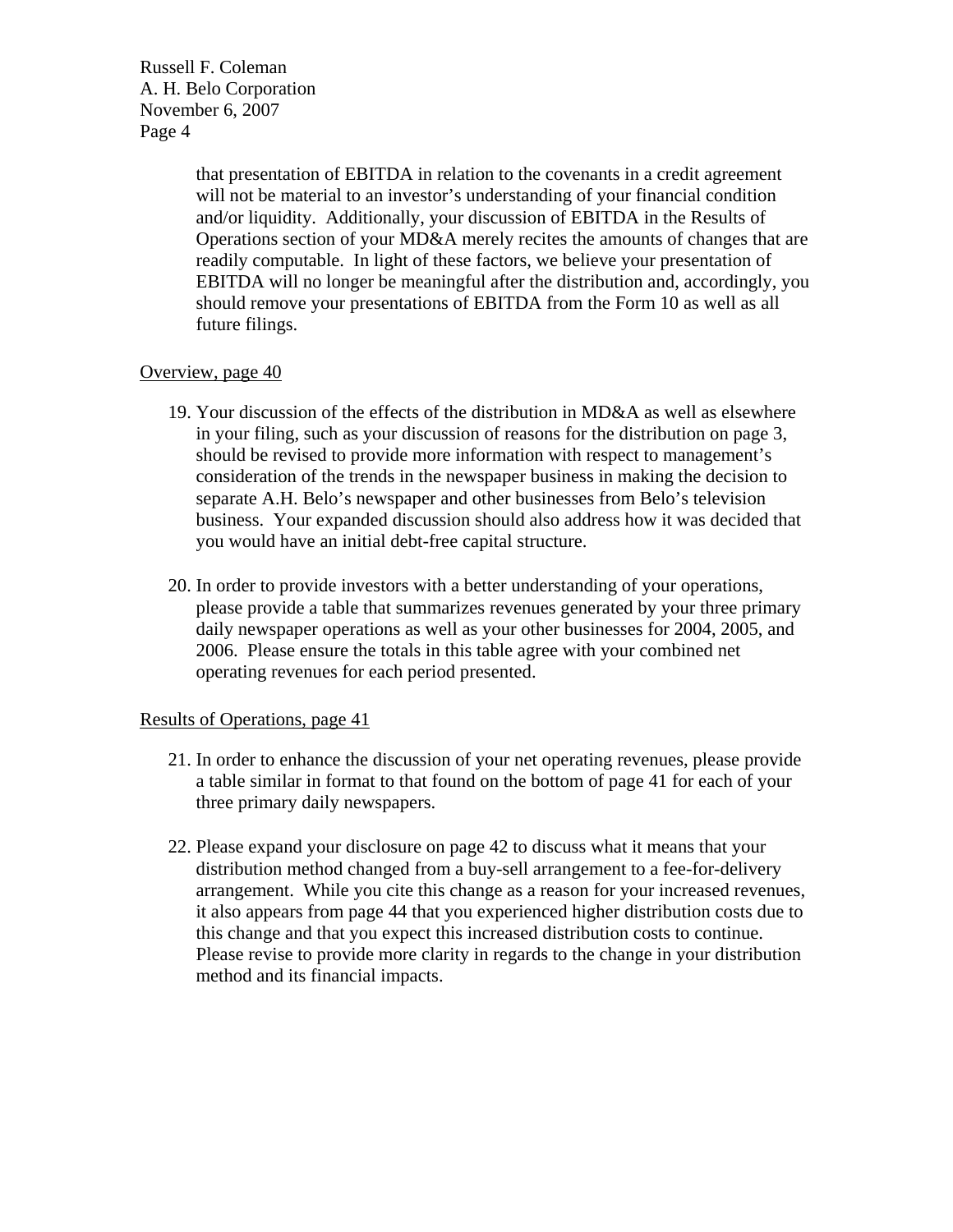# Operating Costs and Expenses, page 44

23. See the last sentence in the paragraph discussion of "interest expense." Please clarify the meaning of the phrase "or assign the notes to A. H. Belo to Belo." Also, explain whether assignment of the notes effectively extinguishes all liabilities of A. H. Belo to Belo under such notes.

### Operating Costs and Expenses, page 47

24. See the paragraph discussion of "other income (expense)." It is not clear why a loss due to the disposal of fixed assets is reflected within the statements of operations category of non-operating income (expense) rather than as a component of "earnings from operations." Please revise or advise. Reference is made to SFAS No. 144, paragraph 45.

### Business, page 51

- 25. We note that The Dallas Morning News experienced a decrease in circulation over the past few years. Please disclose the circulation for each of your three primary daily newspapers over the past few years as this will provide an indication of market trends. We suggest a column and brief narrative discussion.
- 26. We note that your Business section is 5 pages long and scarcely more than three pages if you omit the litigation discussion. We suggest that investors might be interested in separate discussions of each of your three newspapers, with a chart showing circulation trends, a discussion covering such topics as of what each is trying to cover as news, the particular challenges faced by each, and management plans for each. By discussing each as a separate business, you can discuss the niche publications associated with each as well

#### Executive Compensation, page 59

27. Please expand your disclosure to provide a compensation discussion and analysis subsection per Item 402(b) of Regulation S-K.

#### Financial Statements

### Combined Statements of Belo Corp.'s Equity, page F-9

28. Please explain to us why the fiscal year 2005 line item "dividends and other distributions" does not reconcile with the amount shown in the financing activities section of your statements of cash flows on page F-10.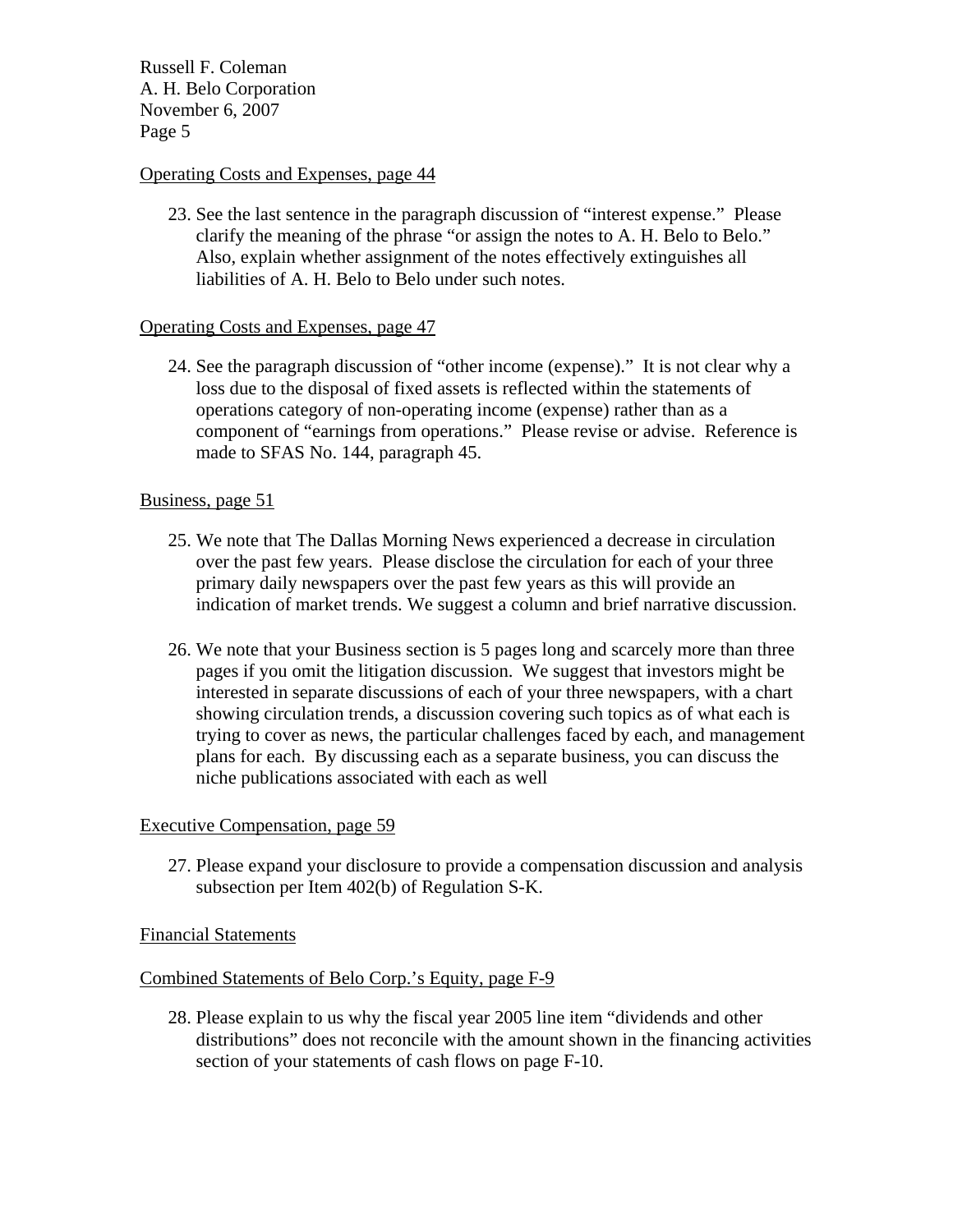## Note 6. Defined Benefit Pension and Other Post-Retirement Plans, page F-19

29. Please expand to discuss the impact of SFAS No. 158, "Employers' Accounting for Defined Benefit Pension and Other Postretirement Plans," on your financial statements. See paragraphs 11-12, 15 and 20-21 of SFAS No. 158 for applicability and guidance.

### Age of Financial Statements

30. Please continue to consider the financial statement updating requirements as set forth in Rule 3-12 of Regulation S-X.

\* \* \* \* \*

 As appropriate, please amend your registration statement in response to these comments. You may wish to provide us with marked copies of the amendment to expedite our review. Please furnish a cover letter with your amendment that keys your responses to our comments and provides any requested information. Detailed cover letters greatly facilitate our review. Please understand that we may have additional comments after reviewing your amendment and responses to our comments.

 We urge all persons who are responsible for the accuracy and adequacy of the disclosure in the filing to be certain that the filing includes all information required under the Securities Act of 1933 and that they have provided all information investors require for an informed investment decision. Since the company and its management are in possession of all facts relating to a company's disclosure, they are responsible for the accuracy and adequacy of the disclosures they have made.

 Notwithstanding our comments, in the event the company requests acceleration of the effective date of the pending registration statement, it should furnish a letter, at the time of such request, acknowledging that:

- should the Commission or the staff, acting pursuant to delegated authority, declare the filing effective, it does not foreclose the Commission from taking any action with respect to the filing;
- the action of the Commission or the staff, acting pursuant to delegated authority, in declaring the filing effective, does not relieve the company from its full responsibility for the adequacy and accuracy of the disclosure in the filing; and
- the company may not assert staff comments and the declaration of effectiveness as a defense in any proceeding initiated by the Commission or any person under the federal securities laws of the United States.